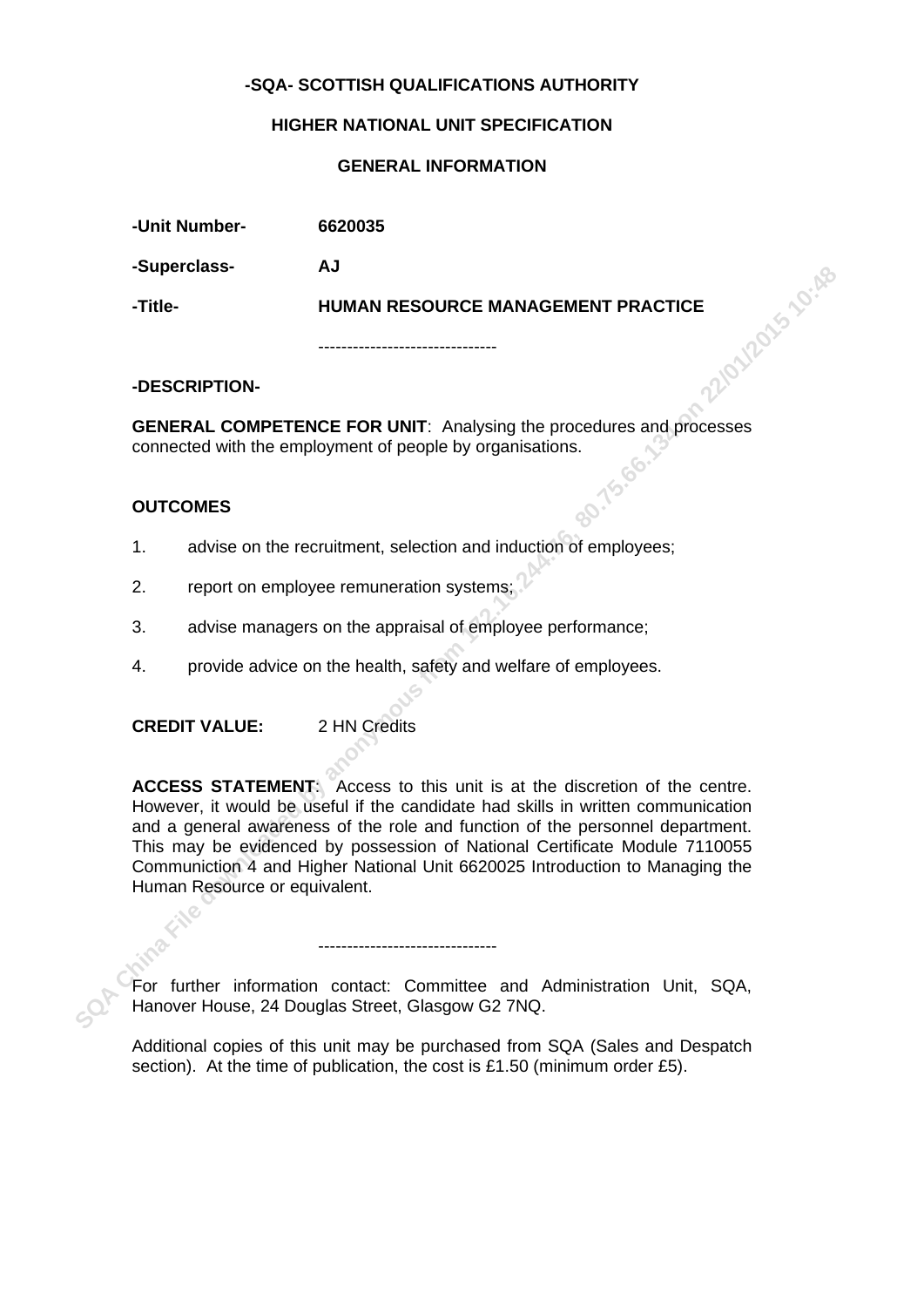## **HIGHER NATIONAL UNIT SPECIFICATION**

## **STATEMENT OF STANDARDS**

#### **UNIT NUMBER**: 6620035

**SCALIGATION CONTROLL CONTROLL CONTROLL CONTROLL CONTROLL CONTROLL CONTROLL CONTROLL CONTROLL CONTROLL CONTROLL CONTROLL CONTROLL CONTROLL CONTROLL CONTROLL CONTROLL CONTROLL CONTROLL CONTROLL CONTROLL CONTROLL CONTROLL CO** UNIT TITLE: HUMAN RESOURCE MANAGEMENT PRACTICE<br>Acceptable performance in this unit will be the satisfactory achievement of the<br>standards set out in this part of the specification. All sections of the<br>standards are mandator Acceptable performance in this unit will be the satisfactory achievement of the standards set out in this part of the specification. All sections of the statement of standards are mandatory and cannot be altered without reference to SQA.

## **OUTCOME**

**1.** ADVISE ON THE RECRUITMENT, SELECTION AND INDUCTION OF EMPLOYEES

## **PERFORMANCE CRITERIA**

- (a) The advice is clear and precise and includes procedures for recruitment and selection consistent with accepted good practice.
- (b) The advice is comprehensive and includes methods of job analysis and advertisement copy writing consistent with the requirements of the employer.
- (c) The advice is comprehensive and includes recommendations for choosing recruitment sources and selection techniques appropriate to the requirements of the employer.
- (d) The advice is complete and contains guidelines on the conduct of the selection interview which are consistent with accepted good practice and current legislation.
- (e) The advice is thorough and contains techniques for the evaluation of the recruitment and selection procedure.
- (f) The advice is thorough and contains procedures for successfully inducting new employees into the organisation.

# **RANGE STATEMENT**

Recruitment and selection procedures: stages involved in recruitment and selection; roles of staff involved.

Job analysis: job descriptions; personnel specifications.

Recruitment sources: newspaper/journal advertising; recruitment agencies; job centres; educational establishments; executive search consultants.

Selection techniques: interviews; psychometric testing; group selection methods; assessment centres; competence assessment.

Evaluation: periodic performance reports; comparison between predicted and actual performance; examination of procedures.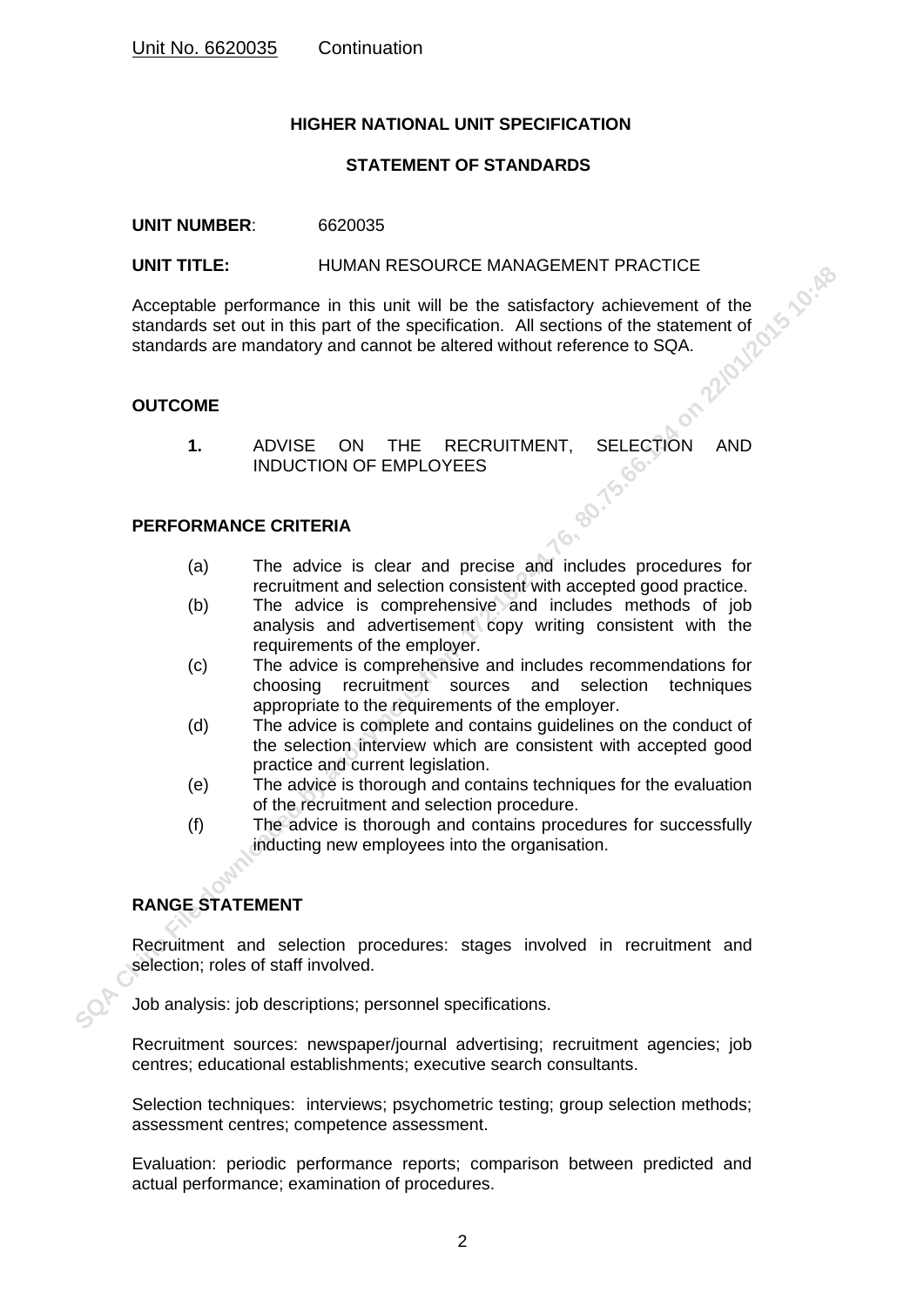## **EVIDENCE REQUIREMENTS**

Written statements with possible complementary oral questioning to ensure full coverage of the performance criteria and all classes within the range statement.

Written evidence to include recruitment and selection flow chart, newspaper recruitment advertisement and induction checklist.

## **OUTCOME**

**2.** REPORT ON EMPLOYEE REMUNERATION SYSTEMS

## **PERFORMANCE CRITERIA**

- THE REMUNERATION SYSTEMS<br>
The report is thorough and contains the objectives and<br>
The report is thorough and contains the objectives and constraints of the principal employee remuneration systems.
- (b) The report is complete and contains the principal techniques for job evaluation consistent with the needs of the employer.
- (c) The report is comprehensive and includes the advantages and disadvantages to the employer of the principal employee services and benefits.

## **RANGE STATEMENT**

**SUPERFORMANCE CRITERIA**<br> **SPACE CRITERIA**<br> **SPACE CRITERIA**<br> **SPACE CRITERIA**<br> **SPACE CRITERIA**<br> **SPACE CRITERIA**<br> **SPACE CRITERIAL**<br> **SPACE CRITERIAL**<br> **SPACE CRITERIAL**<br> **SPACE CRITERIAL**<br> **SPACE CRITERIAL**<br> **SPACE CRIT** Remuneration systems: timework; payment by results schemes; profit sharing; skill-based schemes; performance-related pay; harmonised/single status schemes.

Job evaluation schemes: non-analytical schemes; analytical schemes.

# **EVIDENCE REQUIREMENTS**

Written statement with possible complementary oral questioning to ensure full coverage of the performance criteria and all classes within the range statement.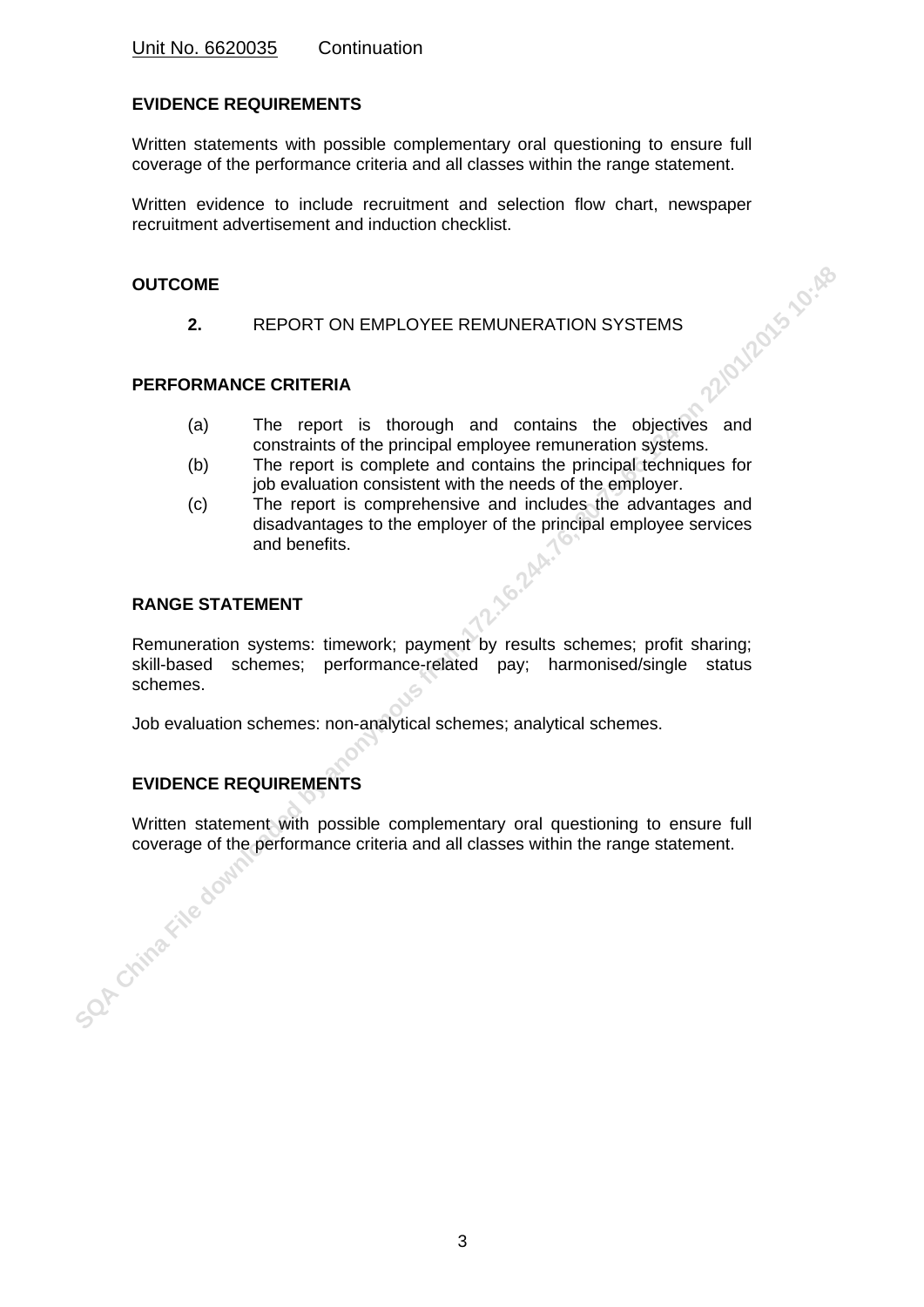# **OUTCOME**

**3.** ADVISE MANAGERS ON THE APPRAISAL OF EMPLOYEE PERFORMANCE

## **PERFORMANCE CRITERIA**

- (a) Managers and staff are advised on the principal objectives and constraints of employee appraisal systems.
- (b) The operation of the principal forms of employee appraisal are accurately reported to the appraiser and appraisee.
- (c) The roles of the individual involved in the appraisal processes are clearly defined and are consistent with the constraints of the system in use.
- **ISON CHINA FILE OF EXECT CHINA FILE DOWNLOAD CONTRACTS CRITERIA**<br>
(c) The operation of the pincipal forms of employes appraisal and a model of the employes and a model in the consistent with the consistents of the conduct (d) Guidelines for the conduct of the appraisal interview are accurately reported to the individuals involved and are in terms of good practice.

## **RANGE STATEMENT**

The range for this outcome is fully expressed within the performance criteria.

## **EVIDENCE REQUIREMENTS**

Written statement with possible complementary oral questioning to ensure full coverage of the performance criteria.

Evidence for Performance Criterion (c) should cover at least four types of appraisal schemes.

## **OUTCOME**

**4.** PROVIDE ADVICE ON THE HEALTH, SAFETY AND WELFARE OF EMPLOYEES

## **PERFORMANCE CRITERIA**

- (a) Employers and employees are correctly informed of their rights and responsibilities under current health and safety legislation.
- (b) The principal causes of accidents are correctly reported to managers and staff.
- (c) The costs and benefits of adopting ergonomic working practices are accurately reported to managers.
- (d) Strategies for dealing with increased levels of stress in employees are accurately reported to managers.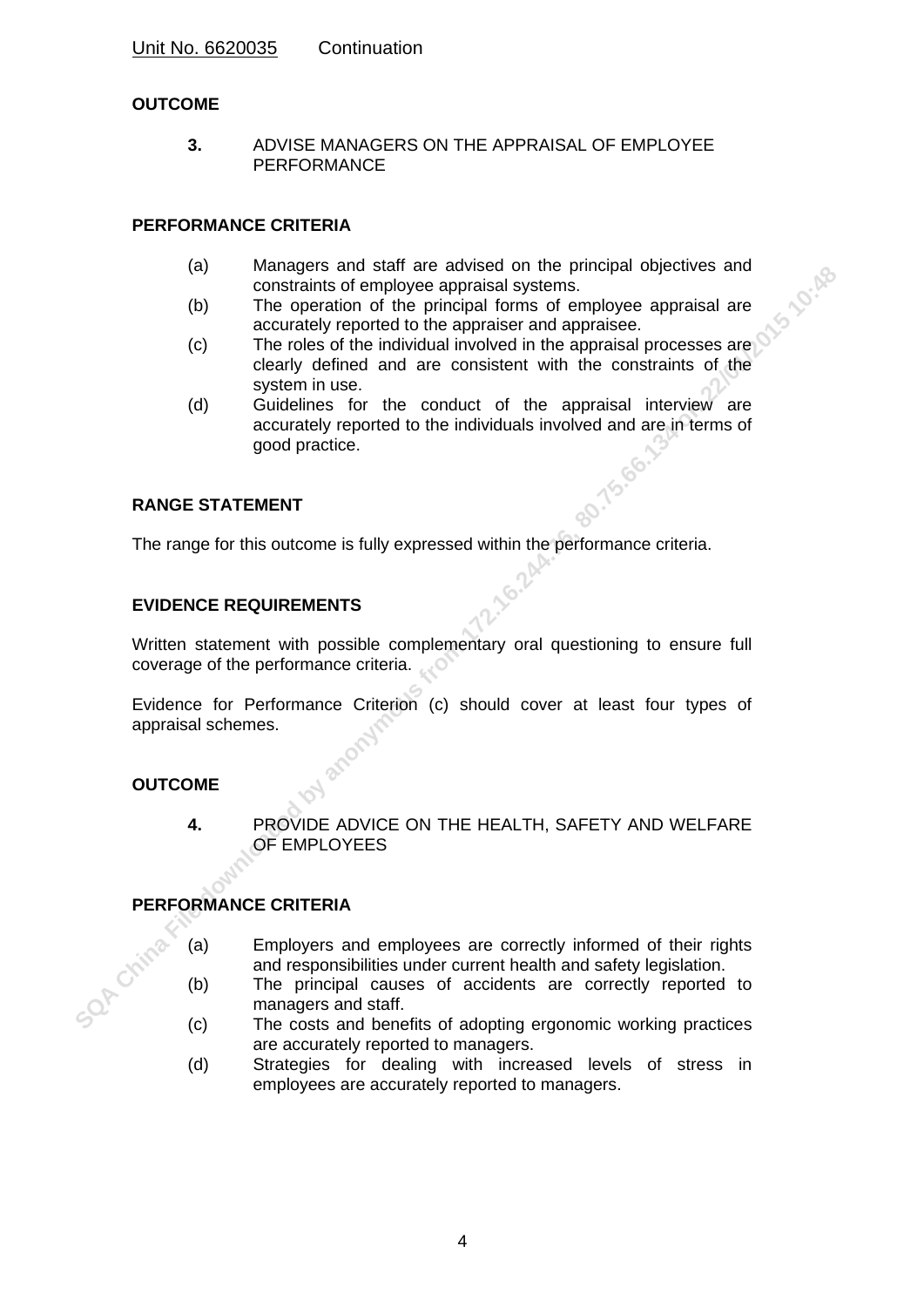## **RANGE STATEMENT**

Employers: direct employers; sub-contractors; co-contractors.

Accident causation: preventable accidents; unforeseeable accidents.

## **EVIDENCE REQUIREMENTS**

Written statements with possible complementary oral questioning to ensure full coverage of the performance criteria and all classes within the range statement.

Evidence relating to Performance Criterion (d) should cover at least three different strategies.

**MERIT** Pass with merit may be awarded to candidates who have successfully achieved all outcomes and performance criteria and who, in so doing, consistently demonstrate superior performance with respect to one or more of the following:

- (a) devising original/non-standard solutions to problems eg, developing an innovative induction programme for new employees;
- (b) demonstrating capability to work independently eg, utilising a variety of non-standard sources for assessed work a candidate who uses only one standard text is unlikely to achieve merit);
- (c) providing examples of best practice currently being used by employers in the area of human resource management;
- (d) demonstrating clarity of expression and/or presentation by producing clear, precise and unambiguous documentation.

-----------------------------------

## **ASSESSMENT**

Written statements with possible complementary oral questioning to ensure full<br>coverage of the performance criteria and all casses within the range statement.<br>Evidence relating to Performance Criterion (d) should cover at In order to achieve this unit, candidates are required to present sufficient evidence that they have met all the performance criteria for each outcome within the range specified. Details of these requirements are given for each outcome. The assessment instruments used should follow the general guidance offered by the SQA assessment model and an integrative approach to assessment is encouraged. (See references at the end of support notes.)

Accurate records should be made of the assessment instruments used showing how evidence is generated for each outcome and giving marking schemes and/or checklists, etc. Records of candidates' achievements should also be kept. These records will be required for external verification.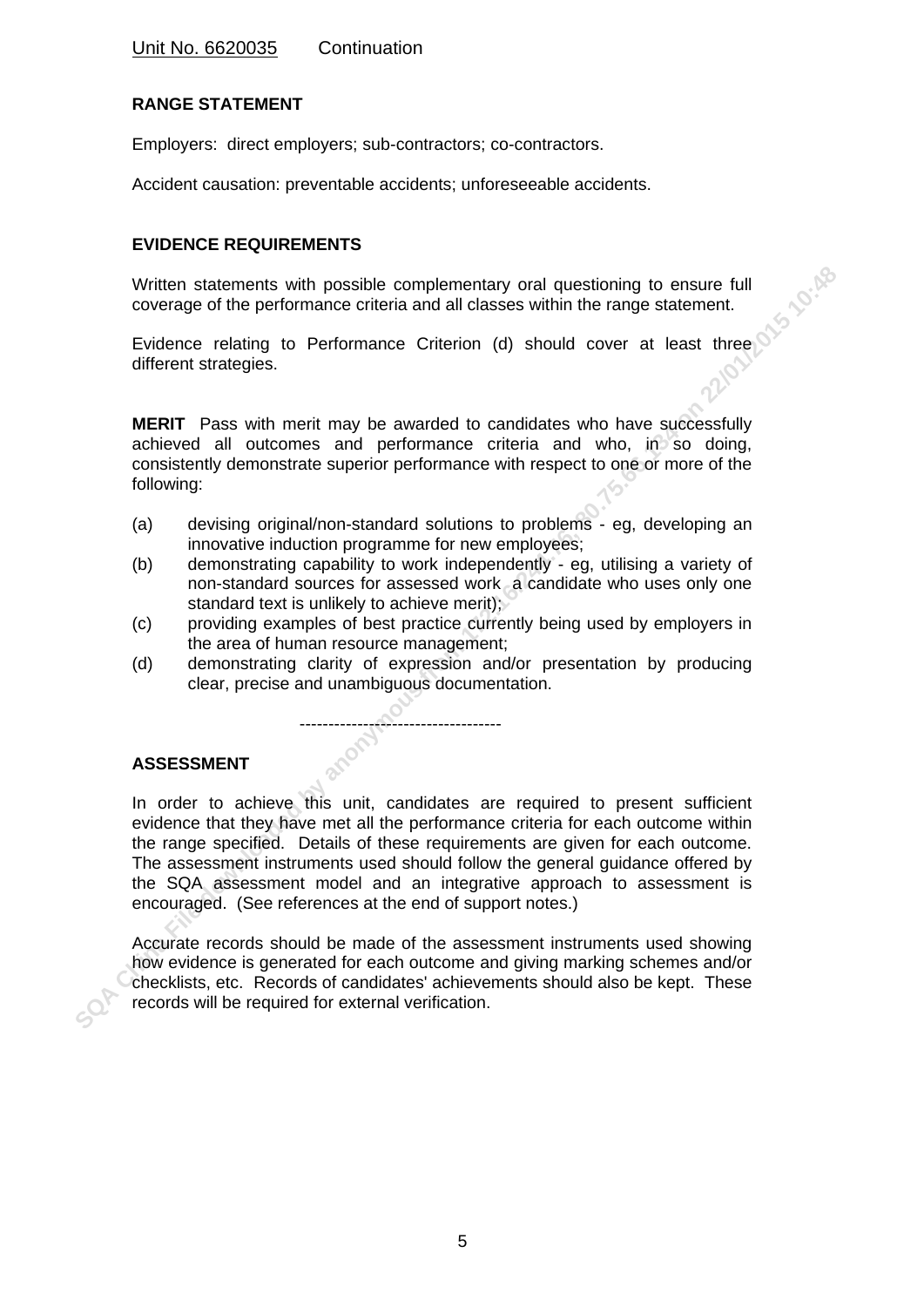### **SPECIAL NEEDS**

Proposals to modify outcomes, range statements or agreed assessment arrangements should be discussed in the first place with the external verifier.

Copyright SQA 1995

Please note that this publication may be reproduced in whole or in part for<br>educational purposes provided that:<br>(i) in profit is derived from the sepreduction;<br>(iii) if reproduced in part, the source is acknowledged.<br>(iii) Please note that this publication may be reproduced in whole or in part for educational purposes provided that:

- (i) no profit is derived from the reproduction;
- (ii) if reproduced in part, the source is acknowledged.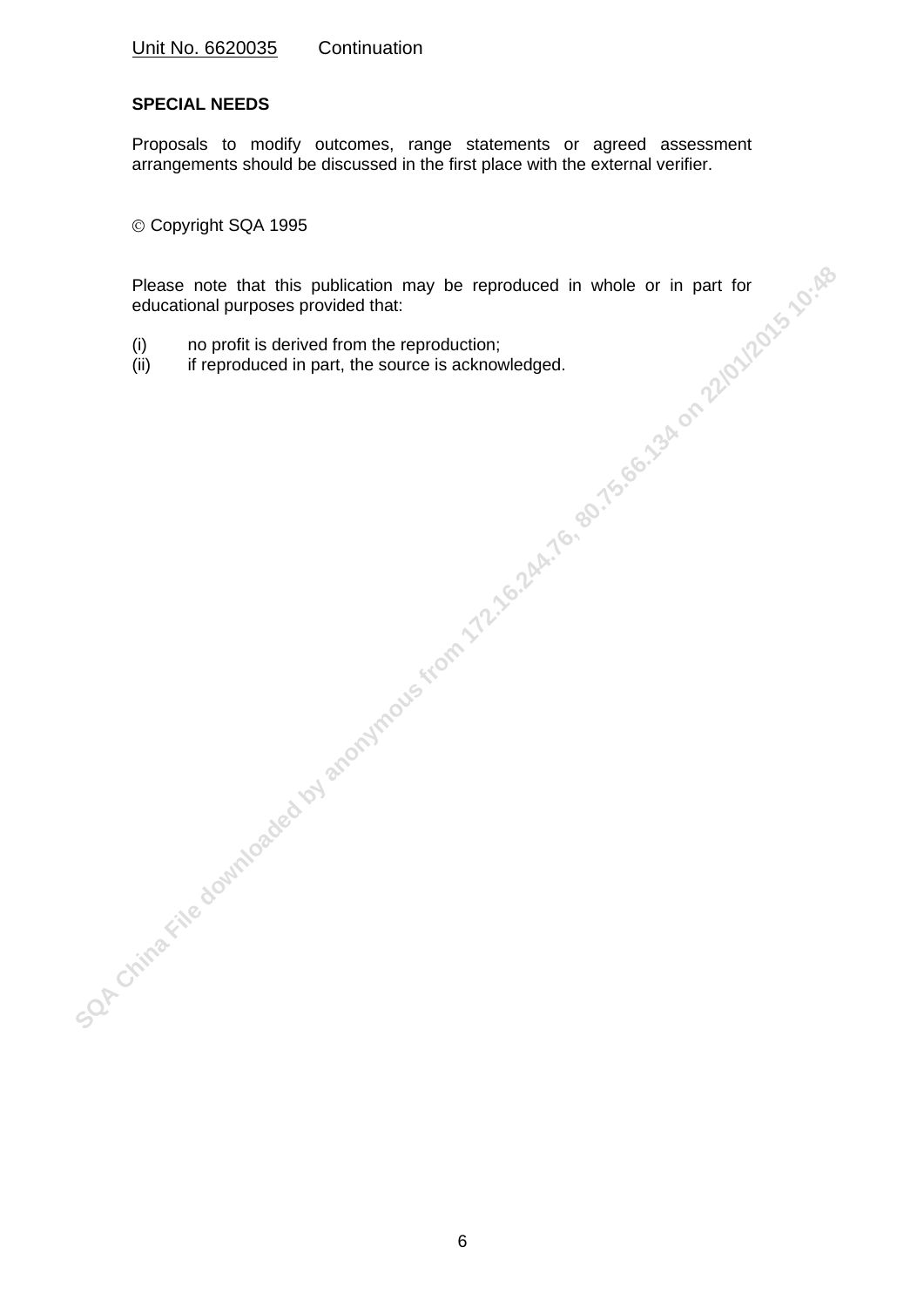#### **HIGHER NATIONAL UNIT SPECIFICATION**

## **SUPPORT NOTES**

**UNIT NUMBER**: 6620035

#### **UNIT TITLE**: HUMAN RESOURCE MANAGEMENT PRACTICE

**SUPPORT NOTES:** This part of the unit specification is offered as guidance.<br>None of the sections of the support notes is mandatory. None of the sections of the support notes is mandatory.

**SUPPORT NOTES:** This part of the unit specification is offered as guidance.<br>
NOTIONAL DESIGN LENGTH: SQA allocates a notional design length to a unit<br>
on the basis of the time estimated for achievement of the stated stand **NOTIONAL DESIGN LENGTH**: SQA allocates a notional design length to a unit on the basis of the time estimated for achievement of the stated standards by a candidate whose starting point is as described in the access statement. The notional design length for this unit is 80 hours. The use of notional design length for programme design and timetabling is advisory only.

**CONTENT/CONTEXT** This unit should be seen in the context of an employing organisation of 100 or more employees in any sector of employment, private or public.

The unit concentrates on the procedures and processes connected with the employment of people by organisations. Emphasis should be placed on the changing nature of personnel management techniques.

In addition, the pro-active, strategic role that the modern human resources specialist has to undertake should be contrasted with more traditional views of the department as re-active and advisory. The value added by the function should be stressed.

Corresponding to Outcomes:

Outcome 1: Advertisement copy writing can refer to a newspaper advertisement and cover display, semi-display and line format. Guidelines for selection interviewing could cover questioning techniques, pre-interview preparation and inter-personal perception issues.

Outcome 3: Appraisal schemes can include rating methods, comparison with objectives, critical incidents' narrative reports, behaviourally anchored rating scales, 360 degree appraisal.

Outcome 4: Ergonomics could cover job design, equipment/material design, anatomy, physiology and psychology. Stress can include stress indices, sources of stress, impact on work environment and well as stress management programmes, relaxation techniques, counselling, changes in the work environment etc.

**APPROACHES TO GENERATING EVIDENCE** Candidates should be encouraged to make use of their own experience, particularly any work experience which involved contact with the personnel department. Failing this candidates should be encouraged to make use of the wide range of academic and professional literature available.